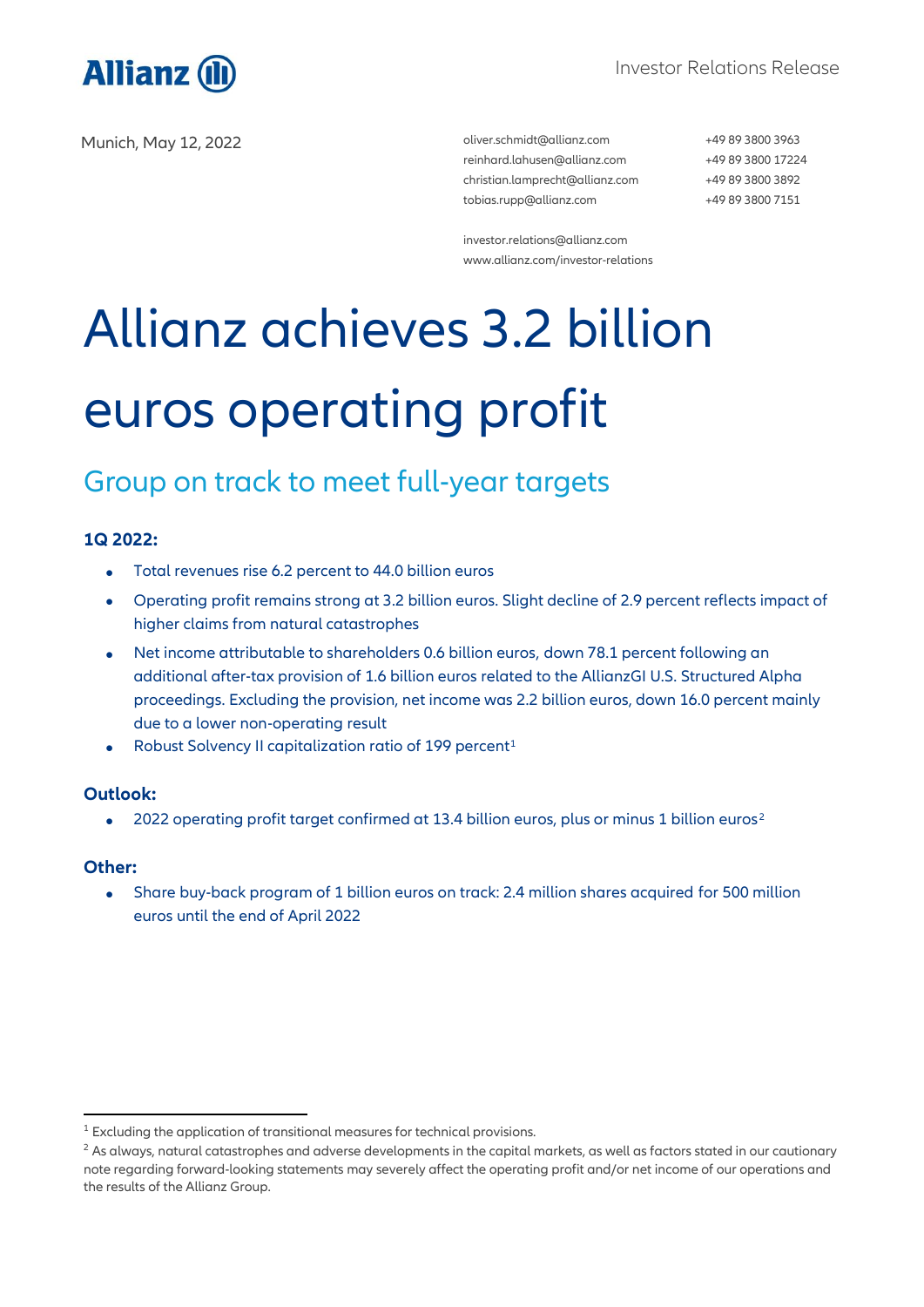"The results of this quarter demonstrate that our business can withstand significant geopolitical and economic pressures. This is matched by the strength of our people. Allianz has taken clear business decisions in response to the Russian invasion of Ukraine. Also, we worked hard to achieve fair settlements with investors in the Structured Alpha funds in the U.S. and move toward a final resolution."

- Oliver Bäte, Chief Executive Officer of Allianz SE

### FINANCIAL HIGHLIGHTS

### **Revenues**

1Q 2022: Total revenues rose by 6.2 percent to 44.0 billion euros. The Property-Casualty business segment benefited from higher prices and volumes while the Asset Management business recorded higher assets under management-driven revenues. Increased sales in the United States and Germany contributed to revenue growth in the Life/Health business segment.

Internal revenue growth, which adjusts for foreign currency translation and consolidation effects, increased to a strong 3.8 percent, driven by all business segments.

### **Earnings**

1Q 2022: Operating profit 3.2 (1Q 2021: 3.3) billion euros, down 2.9 percent as claims from natural catastrophes nearly quadrupled, leading to a decline in the underwriting result in the Property-Casualty business segment. This was partly offset by a strong operating result in the Asset Management business segment due to higher average third-party assets under management (AuM). In the Life/Health business segment, operating profit remained stable.

Net income attributable to shareholders was 0.6 billion euros, down 78.1 percent. The decline reflects the impact of an additional pre-tax provision of 1.9 billion euros related to the AllianzGI U.S. Structured Alpha proceedings, which reduced the group's first-quarter net income by 1.6 billion euros.

Annualized Return on Equity (RoE) was 3.5 percent (full year 2021: 10.6 percent).

Basic Earnings per Share (EPS) was 1.38 (6.23) euros, down 77.9 percent.

### **Solvency II Capitalization Ratio**

The Solvency II capitalization ratio was 199 percent at the end of 1Q 2022 compared with 209 percent at the end of 4Q 2021. Including the application of transitional measures for technical provisions, the Solvency II capitalization ratio was 226 percent at the end of the first quarter of 2022 compared with 239 percent at the end of 2021.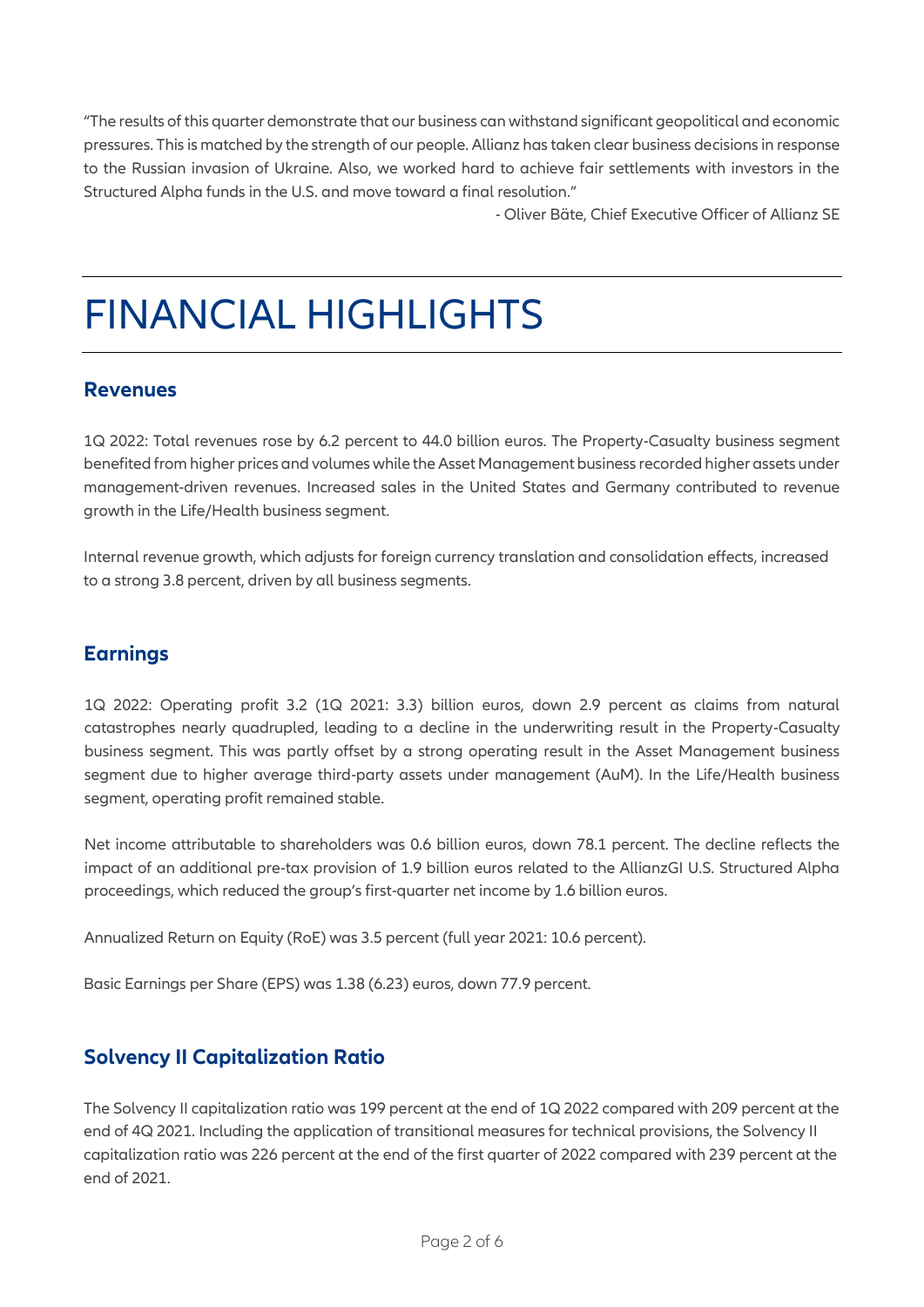## SEGMENTAL HIGHLIGHTS

"Even in a quarter marked by severe economic and geopolitical challenges, we maintained our first-quarter operating profit close to the strong level of the prior year. We have achieved nearly a fourth of our full-year target, which shows our operating performance remains on track.

- In our Property-Casualty business, we witnessed strong internal growth, driven by healthy pricing and robust volume growth as our business benefits from its solid position in a recovering economy. Our operating profit was affected by the highest level of claims from natural catastrophes for a firstquarter in a decade.
- In Life/Health, the strong improvement in our new business margin and value reflects an improved business mix and increase in volumes across most entities. This bodes very well for our future profitability.
- Our Asset Management business had a very strong first-quarter in terms of operating profit. The net income of the segment was impacted by a provision related to the Structured Alpha matter to address the remaining financial exposure in relation to compensation payments to investors and any resolution of governmental proceedings. The provision will not affect our dividend policy and payout.

We confirm our full-year outlook of operating profit of 13.4 billion euros, plus or minus 1 billion euros." - Giulio Terzariol, Chief Financial Officer of Allianz SE

### **Property-Casualty insurance: Good underlying result**

-

1Q 2022: Total revenues rose by 9.1 percent to 21.5 (19.7) billion euros. Adjusted for foreign currency translation and consolidation effects, internal growth was strong at 6.6 percent due to a price effect of 4.1 percent, a volume effect of 2.0 percent as well as a service effect of 0.4 percent. This increase reflected a healthy growth across entities and geographies.

Operating profit was 1.4 (1.5) billion euros, down by 9.0 percent from the year-earlier period due to a lower underwriting result, which was affected by considerably higher claims from natural catastrophes and to a lower extent by attritional losses. A favorable contribution from run-off result had a partially offsetting effect. The expense ratio increased slightly to 27.1 percent (27.0 percent) due to higher acquisition costs mainly from a change in business mix at Allianz Partners.

The combined ratio rose by 1.7 percentage points to 94.7 percent (93.0 percent). While the combined ratio in our retail business<sup>3</sup> increased, mostly due to the impact of higher natural catastrophes and the normalization of motor claims frequency, it improved significantly in our commercial business<sup>3</sup>.

<sup>&</sup>lt;sup>3</sup> Our retail business compromises retail, small- and medium-sized enterprises (SME) and fleet while our commercial business contains MidCorp and large business.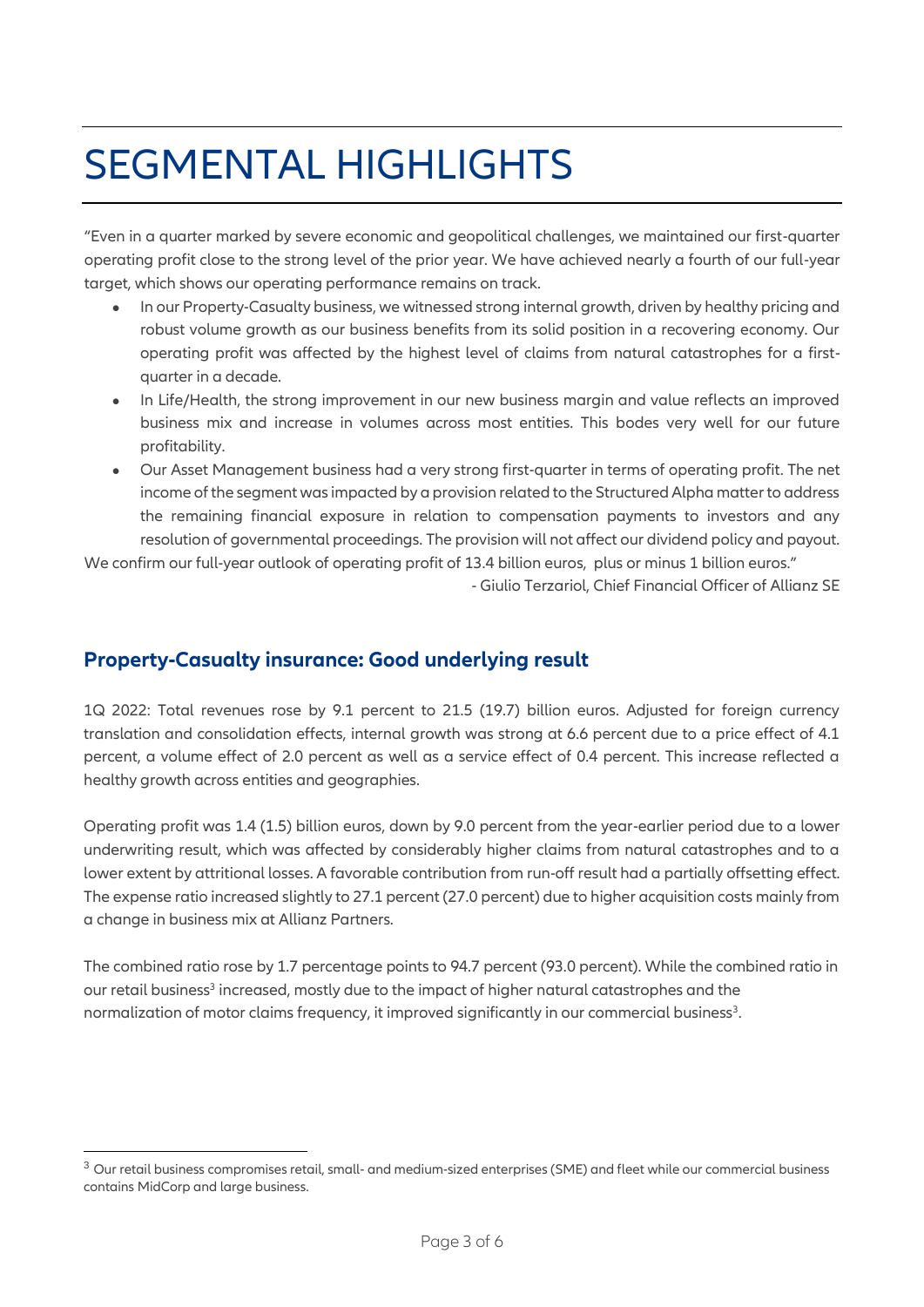### **Life/Health insurance: Excellent new business margin**

1Q 2022: PVNBP<sup>4</sup> , the present value of new business premiums, was stable at 19.4 (19.5) billion euros. Germany recorded lower sales volumes for capital-efficient products, while Italy had lower sales of unit-linked products. Higher sales volumes for fixed index annuities in the United States and for hybrid products in France mostly offset this development.

Operating profit remained unchanged at 1.2 (1.2) billion euros. The consolidation of the acquired Aviva operations in Poland had a positive contribution as did Taiwan, Spain and Germany Life. This was offset by a lower result in the United States.

The new business margin (NBM) jumped to 3.5 percent (2.9 percent), driven by an improved business mix. Favorable market developments also supported the improvement in margin. The value of new business (VNB) rose by a strong 20 percent to 671 (558) million euros, also supported by higher volumes in most operating entities.

### **Asset Management: Strong operating profit**

1Q 2022: Operating revenues increased by 12.5 percent to 2.1 billion euros as a result of higher AuM-driven revenues. Operating profit surged by 11.2 percent from the prior-year period to 831 (747) million euros. Adjusted for foreign currency translation effects, operating profit increased by 5.5 percent. The cost-income ratio (CIR) rose to 59.8 percent (59.3 percent).

Third-party assets under management were 1.878 trillion euros as of March 31, 2022, a decrease of 89 billion euros from the end of the fourth quarter of 2021. This was due to an unfavorable market impact of 110.0 billion euros and net outflows of 9.0 billion euros, partly offset by a positive impact of 30.1 billion euros from favorable foreign currency translation effects.

Total assets under management were 2.478 trillion euros at the end of the first quarter of 2022, reflecting the trend in the third-party assets under management.

-

<sup>4</sup> PVNBP is shown after non-controlling interests, unless otherwise stated.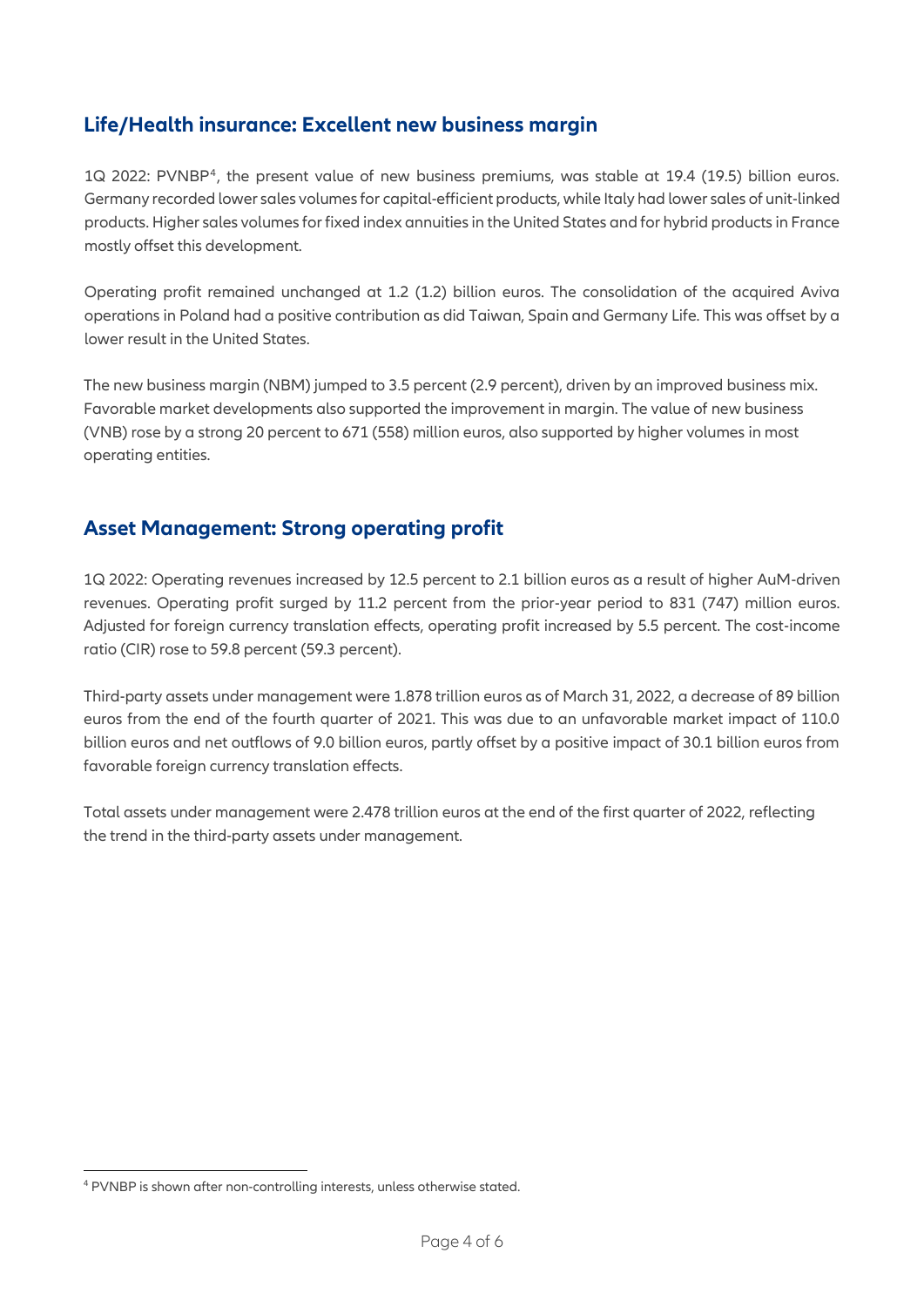|                                               |                                 |               | 1Q 2022      | 1Q 2021    | Delta      |
|-----------------------------------------------|---------------------------------|---------------|--------------|------------|------------|
| <b>Total revenues</b>                         |                                 | $\epsilon$ bn | 44.0         | 41.4       | 6.2%       |
| - Property-Casualty <sup>1</sup>              |                                 | € bn          | 21.5         | 19.7       | 9.1%       |
| - Life/Health                                 |                                 | € bn          | 20.7         | 20.0       | 3.0%       |
| - Asset Management                            |                                 | € bn          | 2.1          | 1.8        | 12.5%      |
| - Corporate and Other                         |                                 | $\epsilon$ bn | 0.1          | 0.1        | 4.8%       |
| - Consolidation                               |                                 | € bn          | $-0.2$       | $-0.2$     | 28.7%      |
| <b>Operating profit / loss</b>                |                                 | $\epsilon$ mn | 3,238        | 3,336      | $-2.9%$    |
| - Property-Casualty                           |                                 | $\epsilon$ mn | 1,377        | 1,513      | $-9.0%$    |
| - Life/Health                                 |                                 | $\notin$ mn   | 1,213        | 1,212      | 0.1%       |
| - Asset Management                            |                                 | $E$ mn        | 831          | 747        | 11.2%      |
| - Corporate and Other                         |                                 | $E$ mn        | $-184$       | $-135$     | 36.0%      |
| - Consolidation                               |                                 | $\notin$ mn   | $\mathbf{1}$ | $-1$       | n.m.       |
| <b>Net income</b>                             |                                 | € mn          | 669          | 2,686      | $-75.1%$   |
| - attributable to non-controlling interests   |                                 | $\epsilon$ mn | 107          | 120        | $-10.3%$   |
| - attributable to shareholders                |                                 | $\notin$ mn   | 561          | 2,566      | $-78.1%$   |
| Basic earnings per share <sup>2</sup>         |                                 | €             | 1.38         | 6.23       | $-77.9%$   |
| Diluted earnings per share <sup>2</sup>       |                                 | €             | 1.36         | 6.20       | $-78.0%$   |
| <b>Additional KPIs</b>                        |                                 |               |              |            |            |
| - Group                                       | Return on equity <sup>3,4</sup> | $\%$          | 3.5%         | 10.6%      | $-7.2%$ -p |
| - Property-Casualty                           | Combined ratio                  | $\%$          | 94.7%        | 93.0%      | $1.7% -p$  |
| - Life/Health                                 | New business margin             | $\%$          | 3.5%         | 2.9%       | $0.6% -p$  |
| - Life/Health                                 | Value of new business           | $\epsilon$ mn | 671          | 558        | 20.3%      |
| - Asset Management                            | Cost-income ratio               | $\%$          | 59.8%        | 59.3%      | $0.5% -p$  |
|                                               |                                 |               | 03/31/2022   | 12/31/2021 | Delta      |
| Shareholders' equity <sup>4</sup>             |                                 | € bn          | 69.8         | 80.0       | $-12.7%$   |
| Solvency II capitalization ratio <sup>5</sup> |                                 | %             | 199%         | 209%       | $-10%$ -p  |
| Third-party assets under management           |                                 | € bn          | 1,878        | 1,966      | $-4.5%$    |

### **Allianz Group - key figures 1st quarter 2022**

**Please note:** The figures are presented in millions of Euros, unless otherwise stated. Due to rounding, numbers presented may not add up precisely to the totals provided and percentages may not precisely reflect the absolute figures.

- 1\_ Total revenues comprise gross premiums written and fee and commission income.
- 2\_ Calculated by dividing the respective period's net income attributable to shareholders, adjusted for net financial charges related to undated subordinated bonds classified as shareholders' equity, by the weighted average number of shares outstanding (basic EPS).
- 3\_ Represents the annualized ratio of net income attributable to shareholders to the average shareholders' equity at the beginning of the period and at the end of the period. The net income attributable to shareholders is adjusted for net financial charges related to undated subordinated bonds classified as shareholders' equity. From the average shareholders' equity undated subordinated bonds classified as shareholders' equity and unrealized gains/losses on bonds net of shadow accounting are excluded. Annualized figures are not a forecast for full year numbers. For 1Q 2021, the return on equity for the respective full year is shown.
- 4\_ Excluding non-controlling interests.
- 5\_ Risk capital figures are group diversified at 99.5% confidence level. Including the application of transitional measures for technical provisions, the Solvency II capitalization ratio is 226% as of 31 March 2022.